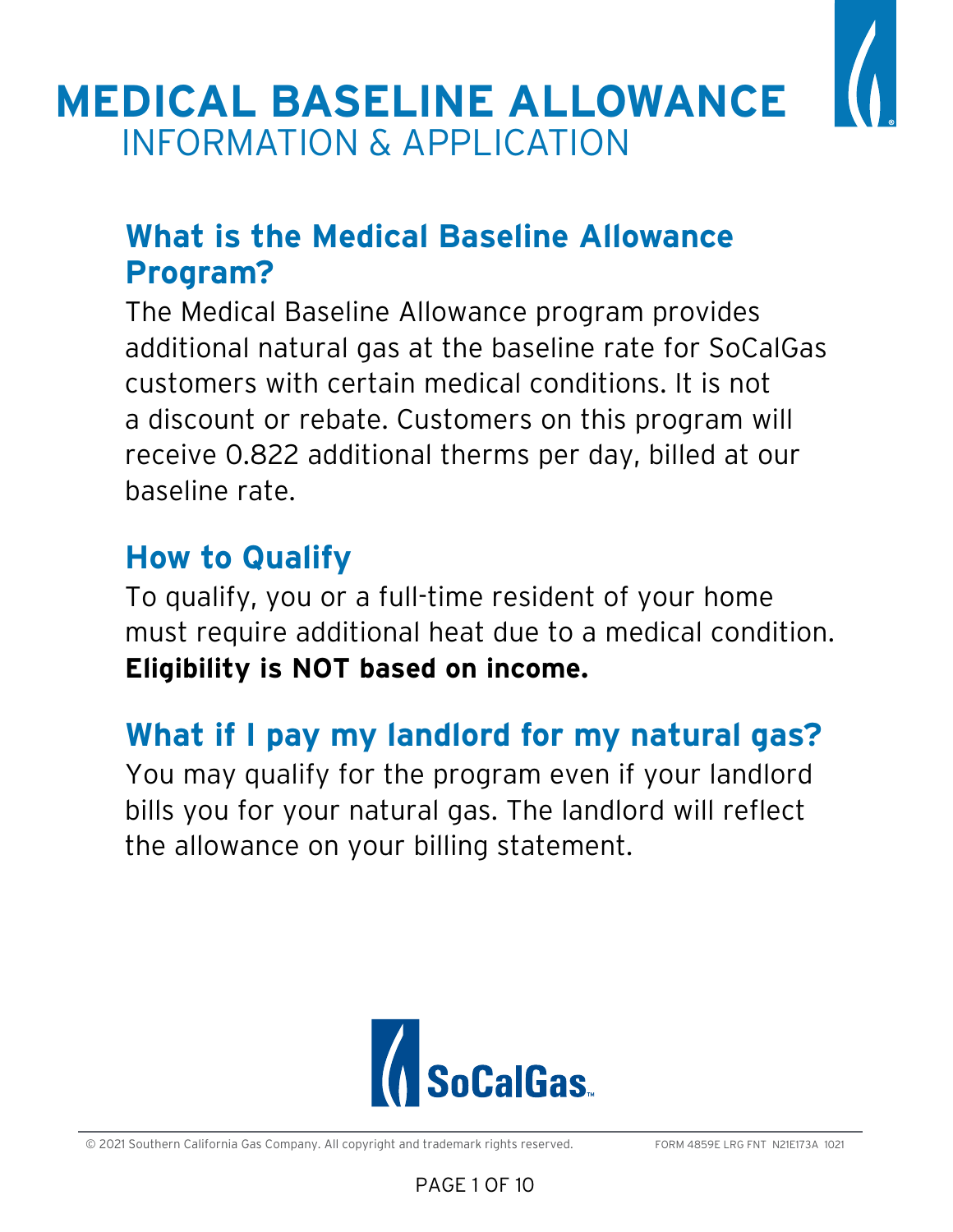

# **How do I apply?**

To apply, *complete Part 1* of the attached application. Next, have a medical provider *complete Part 2* of the application, certifying the need for additional heat due to the medical condition. Medical providers include licensed medical doctors [M.D.], doctors of osteopathy [D.O.], nurse practitioners [N.P.] or physician's assistants [P.A.]). We accept applications via email from your medical provider.

Mail the completed application to:

**SoCalGas Medical Baseline Allowance Program M. L. GT19A1 P.O. Box 513249 Los Angeles, CA 90051-1249**

## Fax: **213-244-4665**

## Email: **MedicalBaselineProgram@socalgas.com**

Once we receive your application, we will review the information. If you qualify, you will see the allowance on your bill. Please allow one full billing cycle for the change. If you move, you must notify SoCalGas so that your allowance can be transferred to your new address. Providing assistance to customers with special needs is just one way we strive to keep natural gas affordable.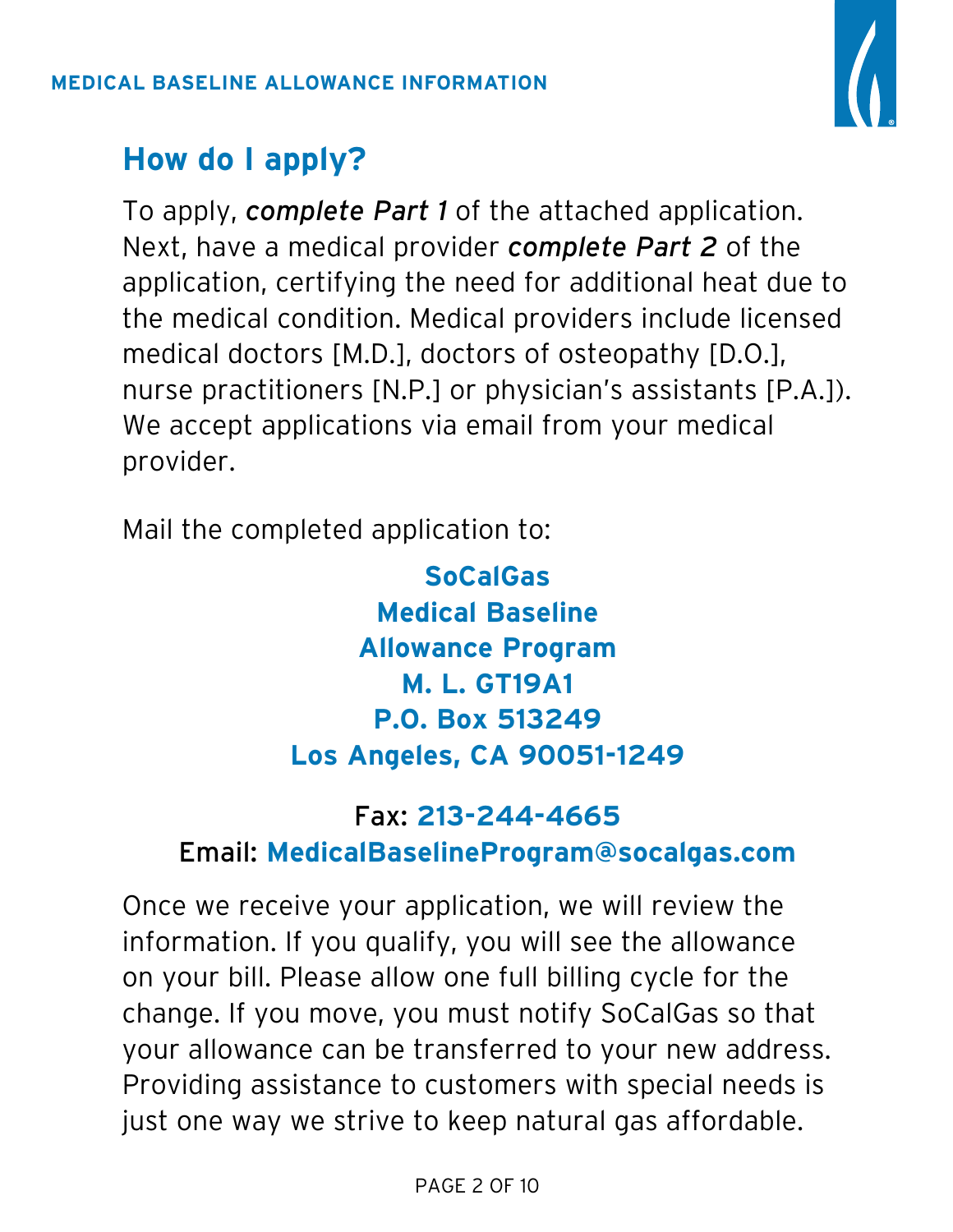

# **What if I need assistance?**

If you need assistance in a language other than those listed below, please call our Language Interpreter Service Line at 1-888-427-1345.

Hearing impaired customers who are unable to use a conventional telephone can call us toll free at 1-800-252-0259 (available in English and Spanish only).

You can also request a large-print or Braille bill by calling 1-800-427-2200.

# **For more information**

Please visit **socalgas.com/Medical** or call 1-800-427-2200.

Para una solicitud de Asignación Médica Inicial en español, por favor llame al 1-800-342-4545.

欲知詳情,請洽 免費粤語專線: 1-800-427-1420

더 자세한 안내를 받으시려면 다음 한국어 전화로 문의해 주십시오: 1-800-427-0471

欲知詳情,請洽 免費國語專線: 1-800-427-1429

Để biết thêm chi tiết bằng tiếng Việt, xin gọi: 1-800-427-0478

*Please keep a completed copy of the application for your records.*

**socalgas.com 1 (800) 427-2200**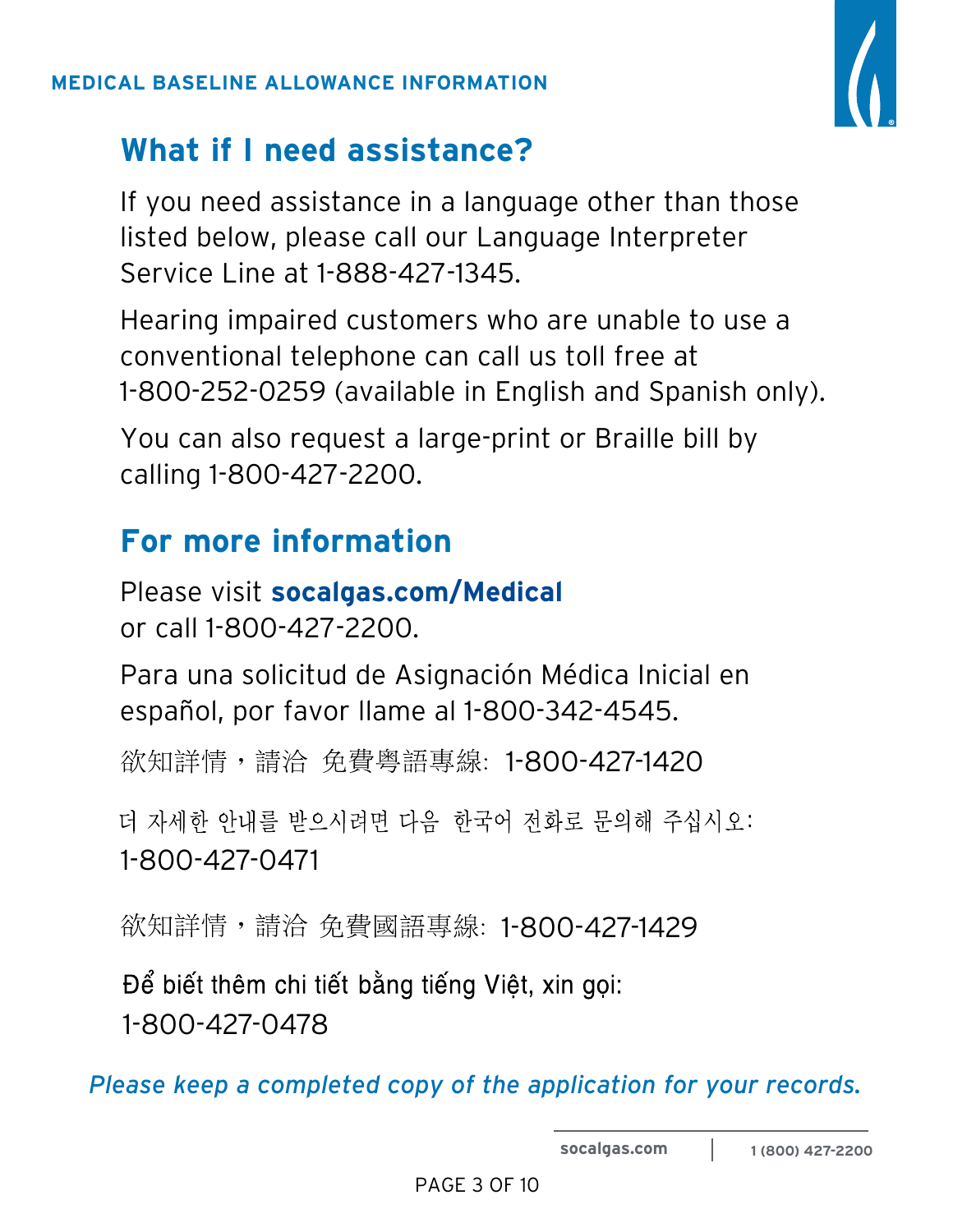# **APPLICATION FOR ENROLLMENT** AND RE-CERTIFICATION



## **PART 1: To be completed by customer** (please print)

### ACCOUNT NUMBER

(Please provide your SoCalGas Customer account number)



## CUSTOMER NAME (First and last as it appears on your bill)



## MEDICAL BASELINE RESIDENT'S NAME (if different)

|  |  | and the |  |
|--|--|---------|--|

## SERVICE ADDRESS APT/SPACE #

## CITY

## CUSTOMER MAILING ADDRESS (if different)



## CITY

| ____ |  |  |  |  |  |  |  |  |  |  |  |  |
|------|--|--|--|--|--|--|--|--|--|--|--|--|
|      |  |  |  |  |  |  |  |  |  |  |  |  |
|      |  |  |  |  |  |  |  |  |  |  |  |  |
|      |  |  |  |  |  |  |  |  |  |  |  |  |
|      |  |  |  |  |  |  |  |  |  |  |  |  |
|      |  |  |  |  |  |  |  |  |  |  |  |  |

## PRIMARY PHONE

## ALTERNATE PHONE



(Continued next page)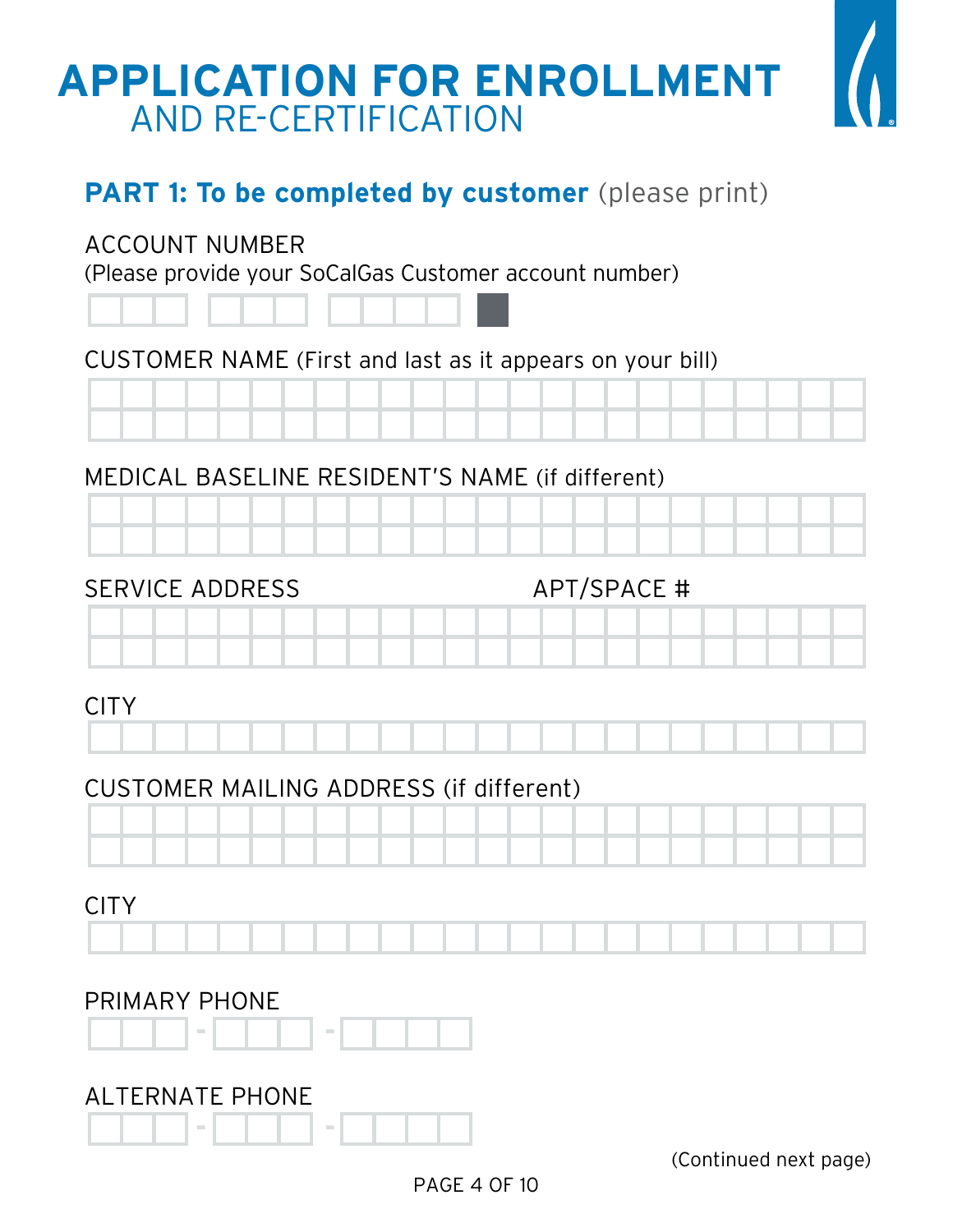

## **For customers billed by someone other than SoCalGas:**

#### NAME OF MOBILE HOME OR APARTMENT COMPLEX

#### COMPLEX ADDRESS



#### COMPLEX MANAGER'S NAME



#### COMPLEX PHONE



#### NAME OF TENANT



#### TENANT'S PHONE

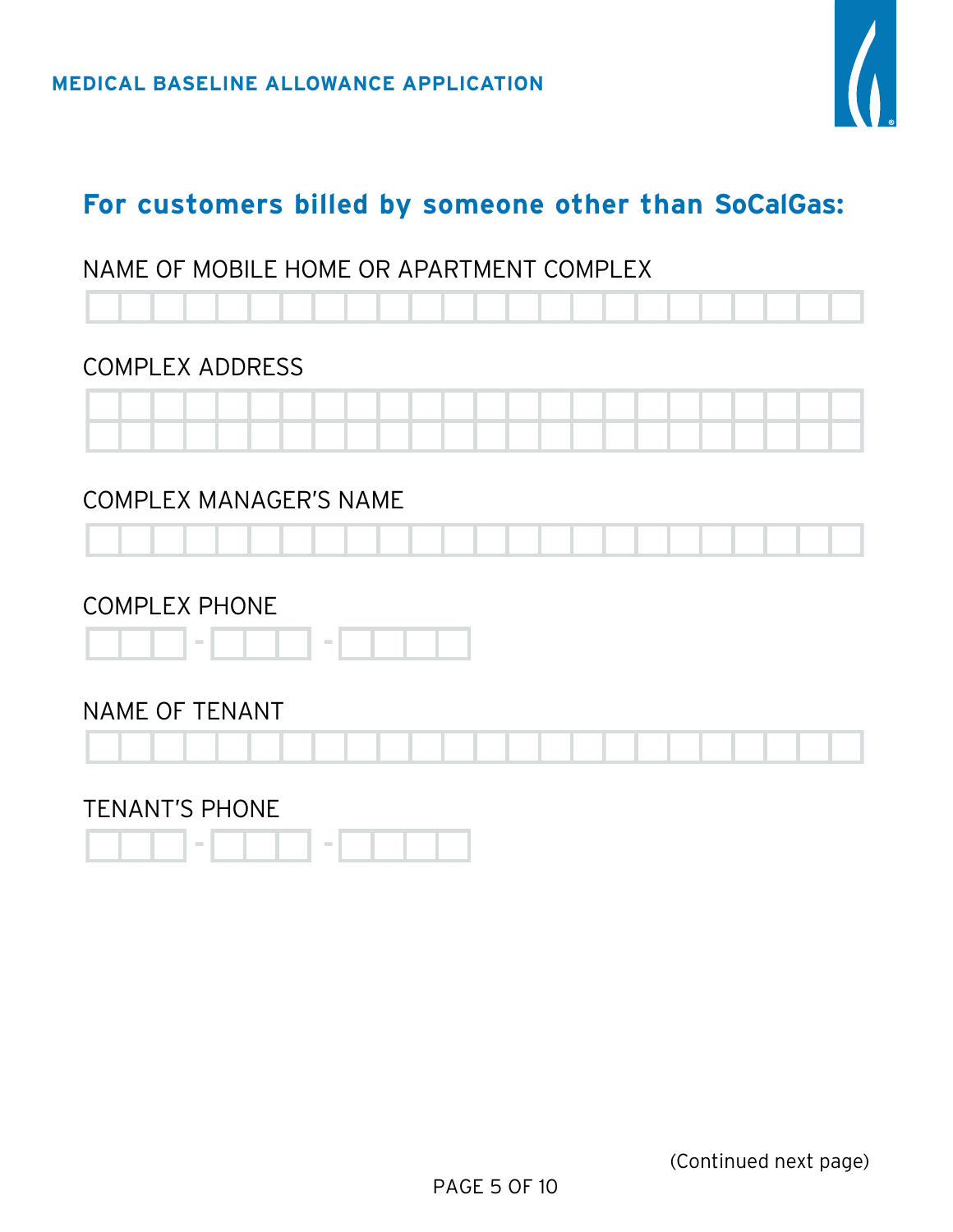

## **I UNDERSTAND THAT:**

- **•** If the medical provider certifies that the resident's medical condition is permanent, SoCalGas will require completion of a form self-certifying continued resident's eligibility for Medical Baseline Allowance every two years.
- If the medical provider certifies that the resident's medical condition is not permanent, SoCalGas will require completion of a form self-certifying continued resident's eligibility for Medical Baseline Allowance each year and completion of a new application with a medical provider's certification every two years.
- If the resident has a vision disability, the resident may contact SoCalGas to request special notification when either re-certification (to complete a new application with a medical provider's certification) or self-certification forms are mailed.
- **SoCalGas cannot guarantee uninterrupted natural gas** service, and the resident is responsible for making alternate arrangements in the event of a natural gas outage.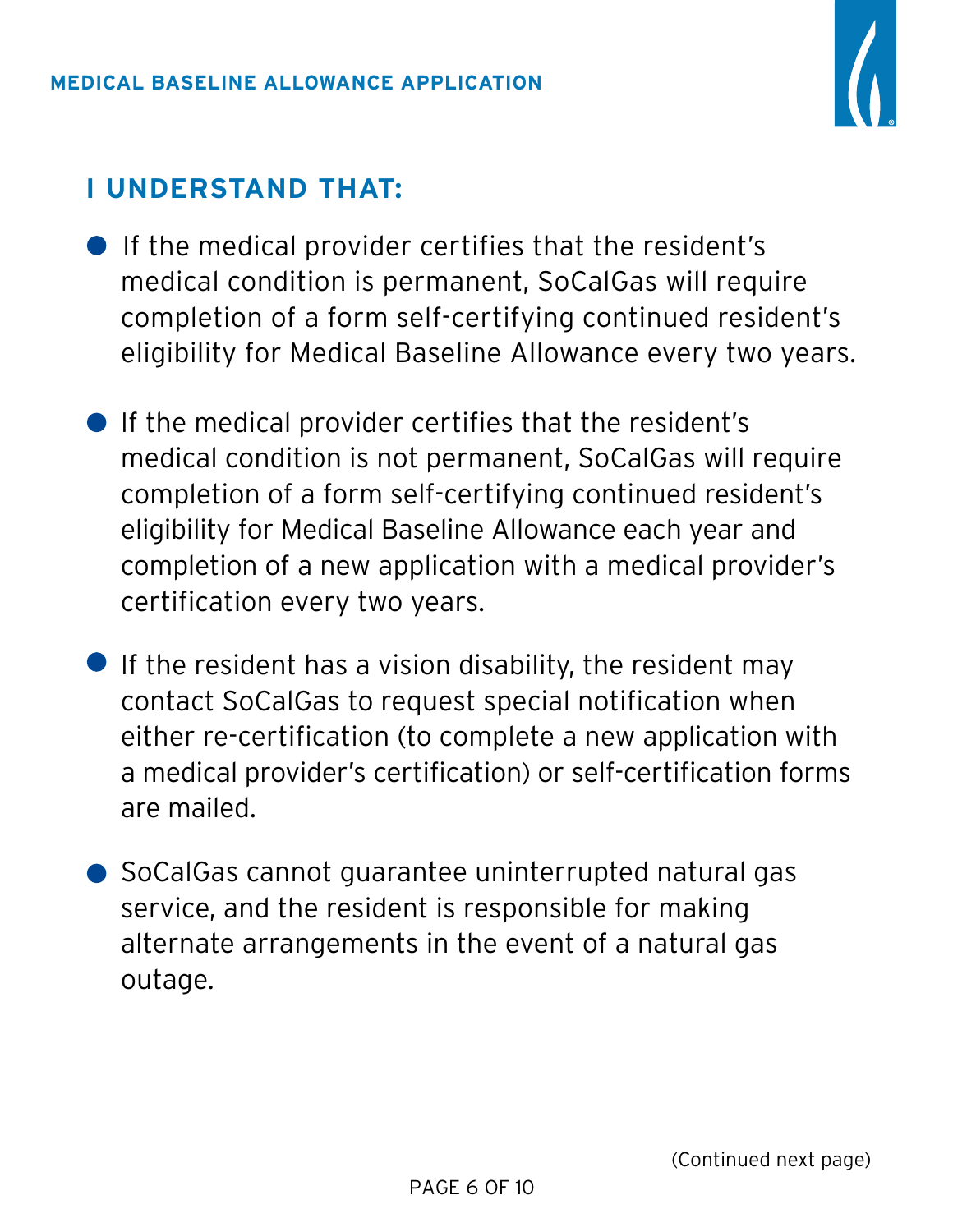

I certify that the above information is correct. I also certify the Medical Baseline Allowance resident lives full-time at this address, and requires or continues to require the medical baseline allowance. I agree to allow SoCalGas to verify this information. **I also agree to promptly notify SoCalGas if the qualified resident moves or medical baseline allowance is no longer needed by the resident.**

## **How would you like to be contacted in case of a planned or rotating outage?**

 $\sqcap$  Call me at the number below

 $\sqcap$  Send me a text message at the number below

Contact me by TDD/TTY at the number below

Email me at the address below

## NUMBER OR EMAIL:

## SIGNATURE:

| TURE: |  |  |  |  |  |  |
|-------|--|--|--|--|--|--|
| DATE: |  |  |  |  |  |  |

The standard medical baseline allowance is 0.822 therms of natural gas per day, which is in addition to your daily standard baseline allocation. If this allowance does not meet your medical needs, please contact SoCalGas at **1-800-427-2200** to discuss additional amounts. Hearing impaired customers who are unable to use a conventional telephone can call us toll free at **1-800-252-0259** (available in English and Spanish only).

(Continued next page)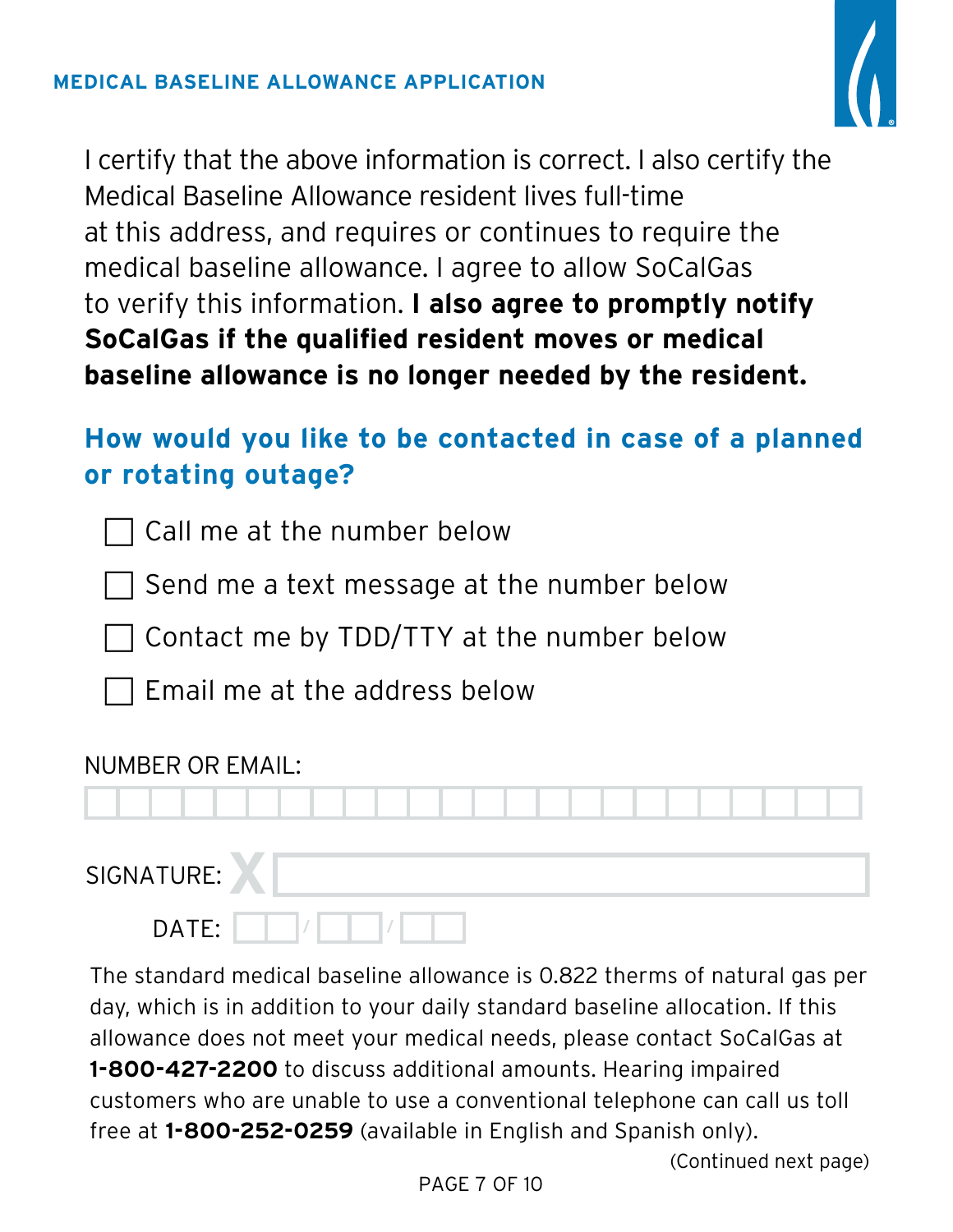

## **PART 2: To be completed by a medical provider (licensed medical doctor [M.D.], doctor of osteopathy [D.O.], nurse practitioner [N.P.] or physician's assistant [P.A.])**

## I certify that the medical condition and needs of my patient

Patient's Last Name (please print):

Patient's First Name (please print):

## **1. Requires use of a life-support device\*** (check one)

 $\sqsupset$  Yes  $\sqcap$  No

The following life-support device(s) is(are) used in the above-named patient's home:

| Device: |                    |                              |
|---------|--------------------|------------------------------|
|         | $\Box$ Electricity | √Natural gas<br>$\mathbf{L}$ |
| Device: |                    |                              |
|         | $\Box$ Electricity | $\Box$ Natural gas           |
| Device: |                    |                              |
|         | Electricity        | Natural gas                  |

\*Qualifying life-support equipment is any device which uses mechanical or artificial means to sustain, restore, or supplant a vital function. The device must run on natural gas supplied by SoCalGas. **Devices used for therapy rather than life-support, such as pools and spas, do not qualify.**

(Continued next page)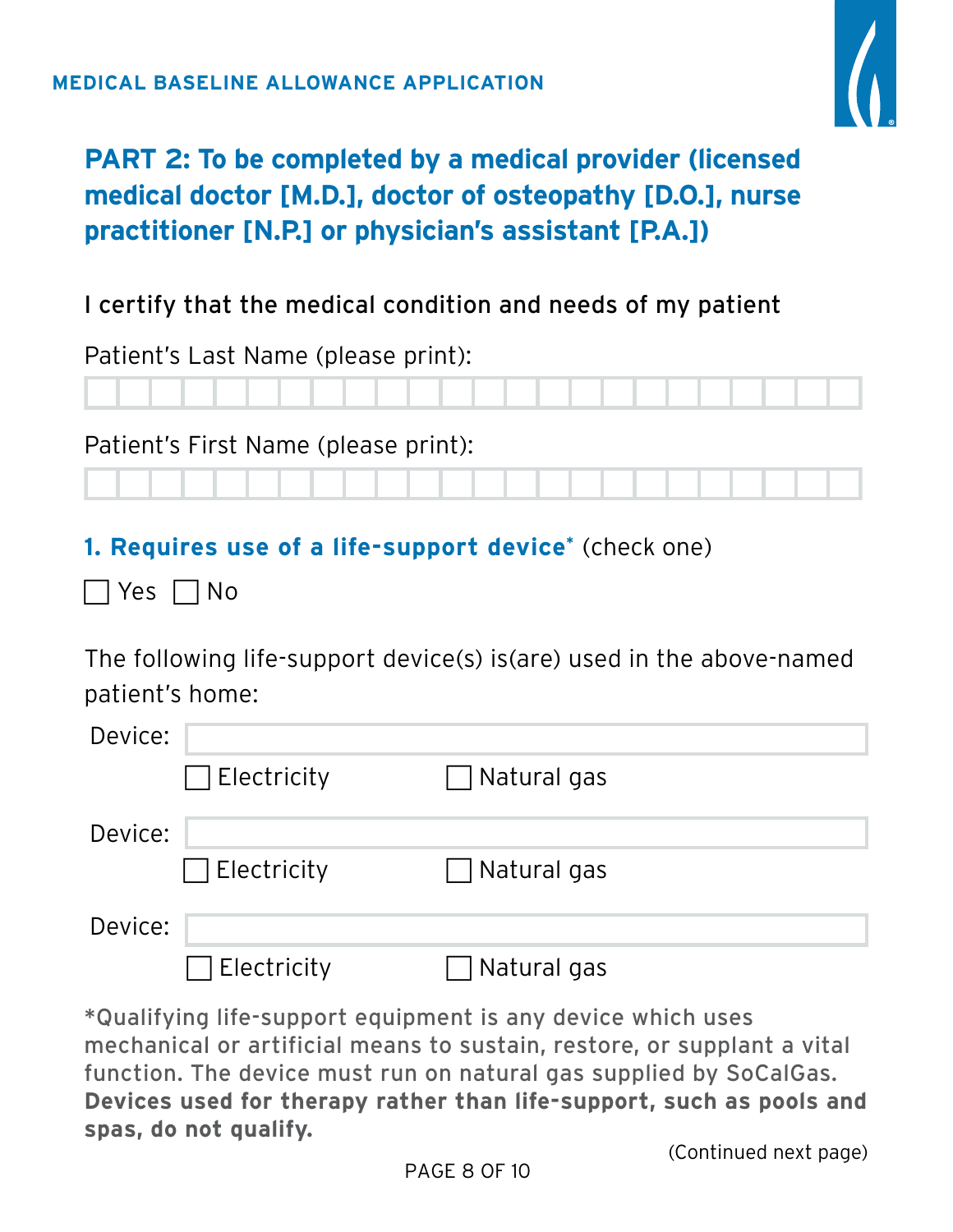#### **MEDICAL BASELINE ALLOWANCE APPLICATION**



## **2. Requires heating and cooling:**

Standard Medical Baseline Allowances are available for heating if patient is paraplegic, quadriplegic, hemiplegic, has multiple sclerosis or scleroderma. Standard Medical Baseline Allowances are also available if patient has a compromised immune system, life threatening illness, or any other condition for which **additional heating is medically necessary to sustain the person's life or prevent deterioration of the person's medical condition.**

| Requires standard Medical Baseline Allowance for heating: |  |
|-----------------------------------------------------------|--|
| (check one) $\Box$ Yes $\Box$ No                          |  |

# **3. I certify that the life-support device(s) and/or additional heating will be required for approximately:**

|  |  |  | (check one) $\Box$ No. of Years or $\Box$ Permanently |
|--|--|--|-------------------------------------------------------|
|--|--|--|-------------------------------------------------------|

| MEDICAL PROVIDER'S NAME:                                      |
|---------------------------------------------------------------|
|                                                               |
| <b>PHONE NO.:</b><br>$\sim$<br>$\sim$                         |
| <b>OFFICE ADDRESS:</b>                                        |
|                                                               |
| M.D./D.O./N.P./P.A. STATE LICENSE OR MILITARY LICENSE NUMBER: |
| MEDICAL PROVIDER'S SIGNATURE:                                 |
| DATE:                                                         |